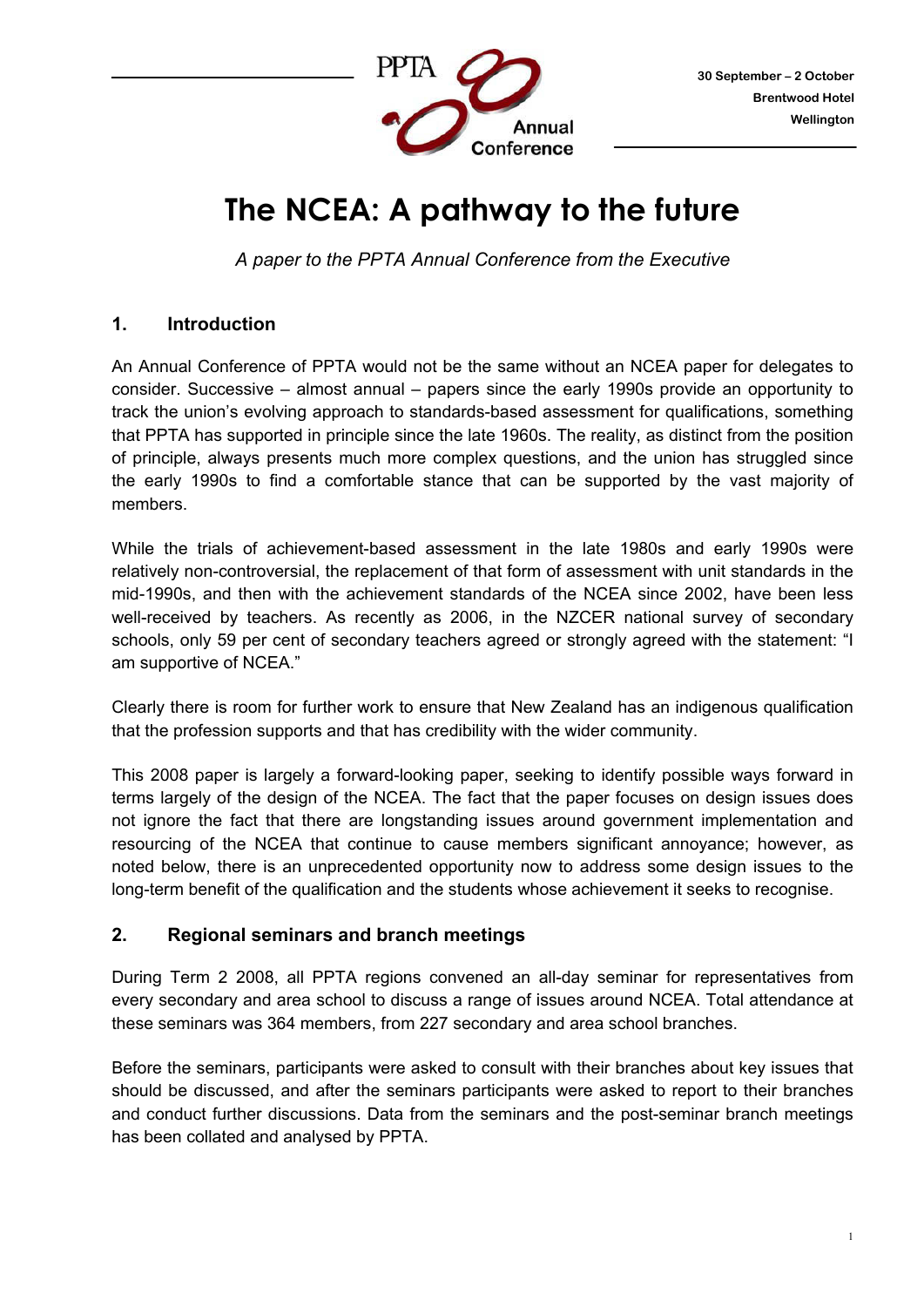

This programme of seminars and branch meetings was occasioned largely by the commencement of the Standards Review, a government project that has three major goals: to align the achievement standards and curriculum-based unit standards with the new curriculum by 2010; to address issues of duplication; and to seek to achieve credit parity.

This wide-ranging review has been supported by PPTA as an opportunity to make progress on refining the design and implementation of NCEA. It was essential that PPTA had thoroughly up-todate information about where members stood on some of the options that might eventuate through the Standards Review.

The key questions for the seminars and branch discussions were:

- How can we move to assessment following, rather than driving, learning, in the context of the NCEA and the new curriculum?
- How can teachers reduce the amount of summative assessment they do?
- How might greater credibility of internal assessment for the NCEA be achieved?
- What constitutes quality assessment in a standards-based qualifications system?

#### **3. Background**

PPTA's 2006 Annual Conference paper 'NCEA: The Work Continues' identified some key design issues that warranted consideration. The paper did not, however, make any recommendations as to whether any of these changes should be proceeded with or not, recognising that they were strongly interrelated and complex.

The kinds of ideas discussed in the 2006 paper included a move to a leaving certificate rather than separate level certificates, reducing the years at which full qualifications assessment is done, developing standards that integrate learning across a subject, moving from the current 'set menu' of achievement standards to a 'smorgasbord' of standards from which teachers would select the most appropriate standards for their class, abolition of the distinction between achievement and unit standards, eligibility for the NCEA of some of the Level 1 standards that reflect the fact that Framework Level 1 is 'flexible downwards', and whether the NCEA has sufficient numbers of grade bands.

However, as the 2007 Annual Conference paper 'NCEA: Nothing Endures but Change…' noted, political panic at the beginning of 2007 led, not to measured consideration of these ideas, but instead to the announcement of a series of policy measures that left key design issues unaddressed.

Some of the 2007 changes were valuable, such as the introduction of full-time moderators, something PPTA had been seeking for some years. Others were in the 'probably necessary' category, such as the move to random sampling for moderation. Others, such as reintroducing the reporting of Not Achieved and the move to subject endorsement, were unacceptable to PPTA, as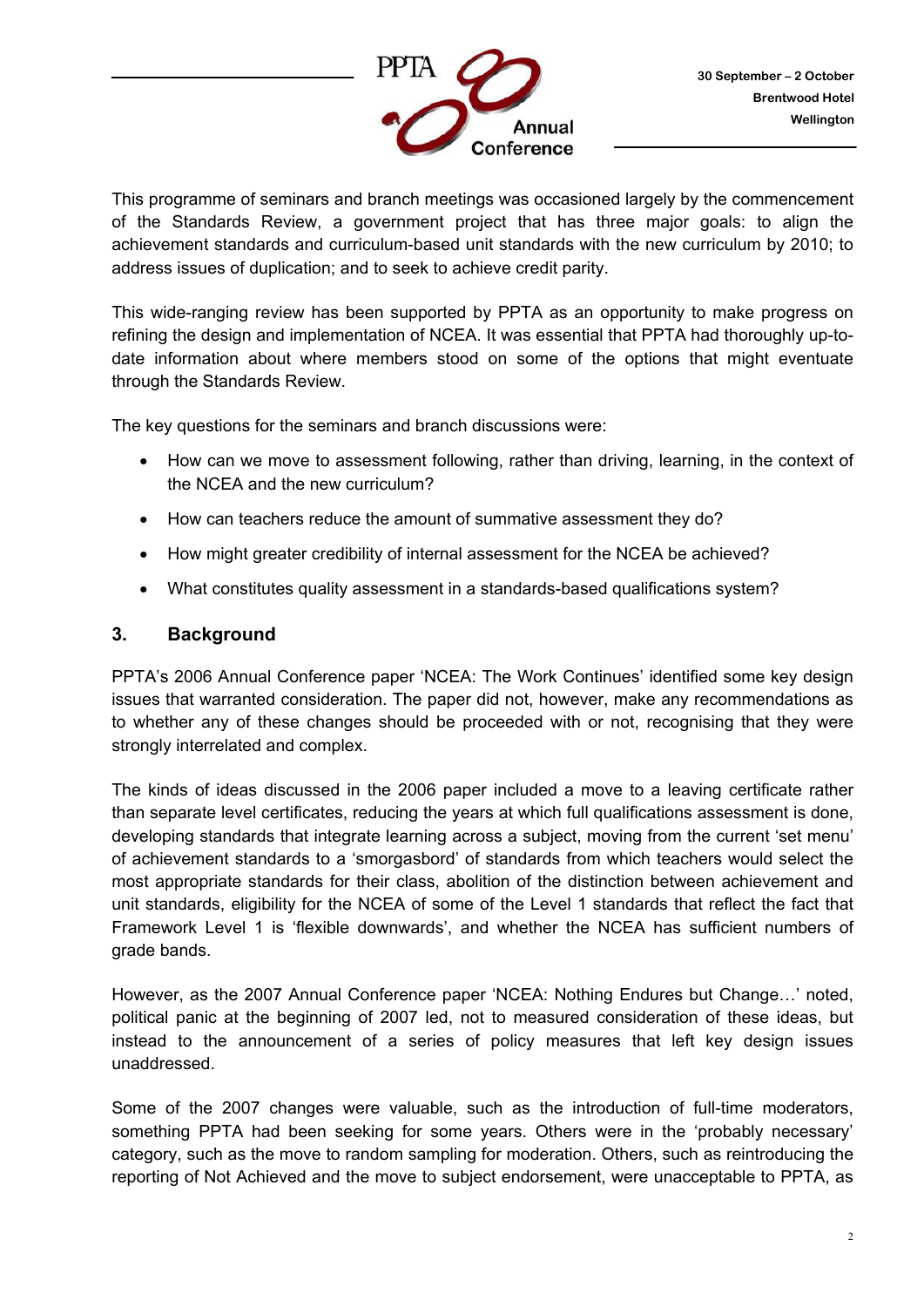

evidenced by resolutions moved from the floor and passed with large majorities at Annual Conference 2007.

Now, in 2008, the opportunity of the Standards Review raises the prospect of more considered and less politically-motivated change. This paper proposes for members' consideration some of the changes that discussions at the regional seminars and in branches suggest as a way forward. The headings of the paper follow the key questions discussed at the regional seminars and subsequent branch meetings.

#### **4. Putting learning back into the driving seat**

Of the 364 members who attended the regional seminars, 352 said they felt that they were 'assessment-driven' in the senior secondary school, and that this was a huge problem. The factors driving this include:

- pressure exerted on schools by league tables and by competition between schools for students
- pressure from principals and senior managers on departments and individual teachers to meet targets stated in the form of numbers of credits
- a perception that teachers are judged largely by the achievement (as seen in NCEA results) of their students
- a tendency to design courses around the availability of relevant standards that are achievable by students
- the drive to offer further opportunities for assessment to maximise student success in terms of numbers of credits and grade levels achieved
- the sheer pressure of time, in terms of coverage of planned assessments and the class time required for conducting assessments in secure conditions
- a perceived 'credit-shopping' orientation of students, which is reinforced by many teachers as a way of motivating them.

Members are clear that this central focus on summative assessment results is taking their attention away from student learning. It is at the expense of depth of learning, richness of the learning environment, and students developing a sense of enjoyment of learning for its own sake.

Members see the current Standards Review, occasioned by the need to align standards with the new curriculum, as being also a long-overdue opportunity to address issues of duplication and credit parity, and to make some refinements to the NCEA that would assist in shifting the focus from summative assessment to student learning.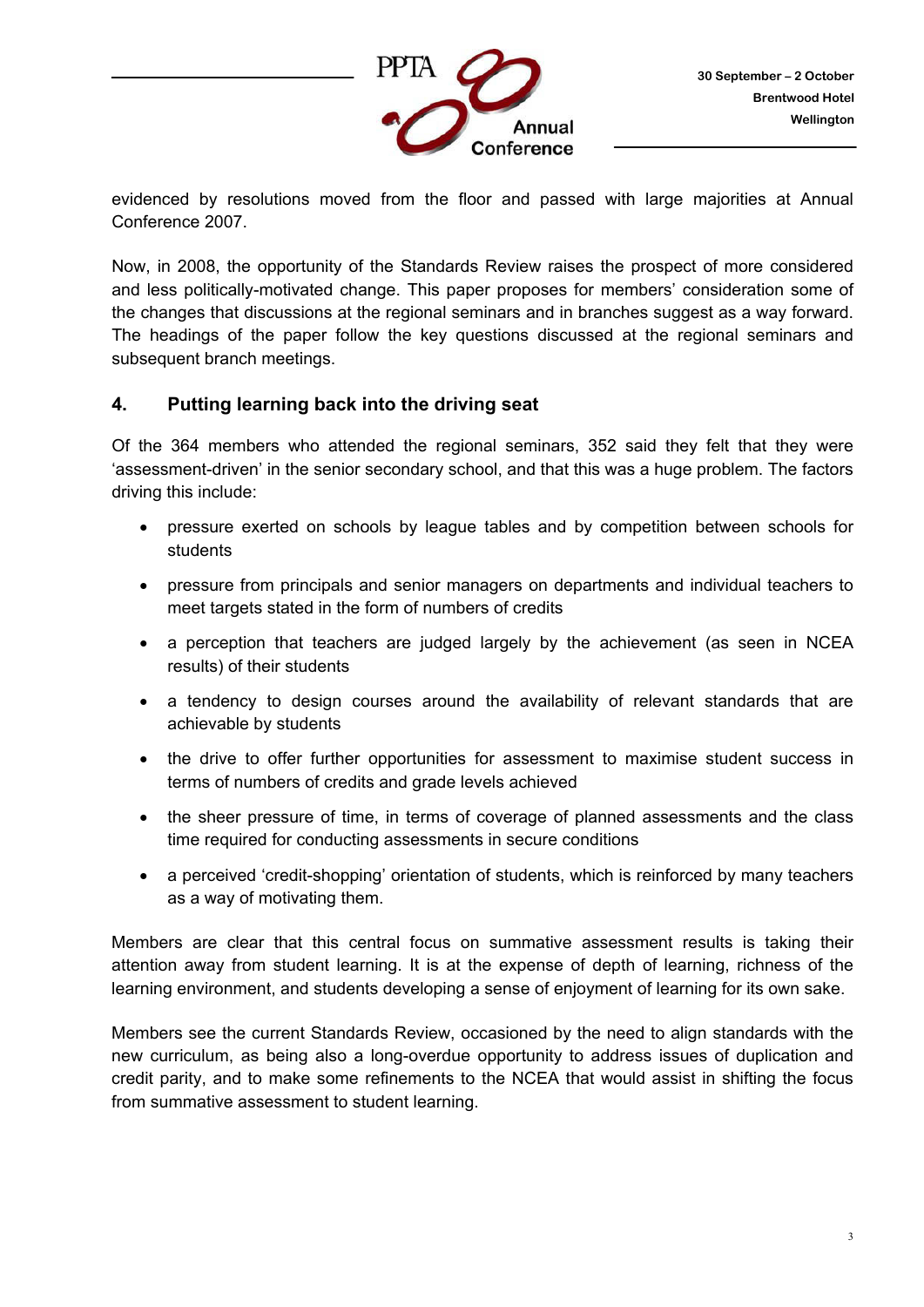

# **5. School leaver documentation**

Members have suggested that the highly productive work on nationally standardised school leaver documentation that was being done by a number of pilot schools in the late 1980s, but was overtaken by the introduction of the Qualifications Framework, should be restarted and developed for the 21st century context.

The goal of such work would be to ensure that schools and students focus on a much wider range of student achievements than those reflected in standards gained as listed in a Record of Achievement. A nationally-standardised format would be developed so that there was consistency between schools about the range of achievements being reported on. These could include leadership, sporting and cultural achievements, learning dispositions, work habits and so on – the kind of qualities that are reflected in schools' testimonials, only in a more standardised and informative format (see recommendation 2).

#### **6. Integrative standards**

Further, it has been suggested by some members that new, more integrative, standards should be developed for all subjects, beginning at Level 1. These standards, by the nature of what was being assessed, would encourage teachers who chose to use them to focus in their teaching on the development of students' key competencies, for example thinking, using language, symbols and texts, managing self, relating to others, and participating and contributing.

The proposal is that these standards would be in addition to those currently available and an option for teachers who wish to try a different approach.

To enable these standards to be named 'achievement standards', while the current distinction still applies, there would need to be a policy shift to allow achievement standards totalling more than 24 credits per subject per level to be registered. This would recognise what is, in fact, currently the practice for many subjects: by accessing unit standards as well as achievement standards teachers are drawing from a 'smorgasbord' rather than a 'set menu' of standards.

The intention here is not for the key competencies themselves to be assessed in isolation; it is to guide teachers away from a focus on content to a focus on learning capabilities. These standards would need to be developed by subject experts with a specific brief that is not currently part of the Standards Review process, and would need to be supported with high-quality sample assessment tasks and exemplars (see recommendation 3).

# **7. Reducing the quantity of summative assessment**

One of the best ways to shift the focus from summative assessment to learning would be to reduce the **quantity** and improve the **quality** of summative assessment that is done in the senior school.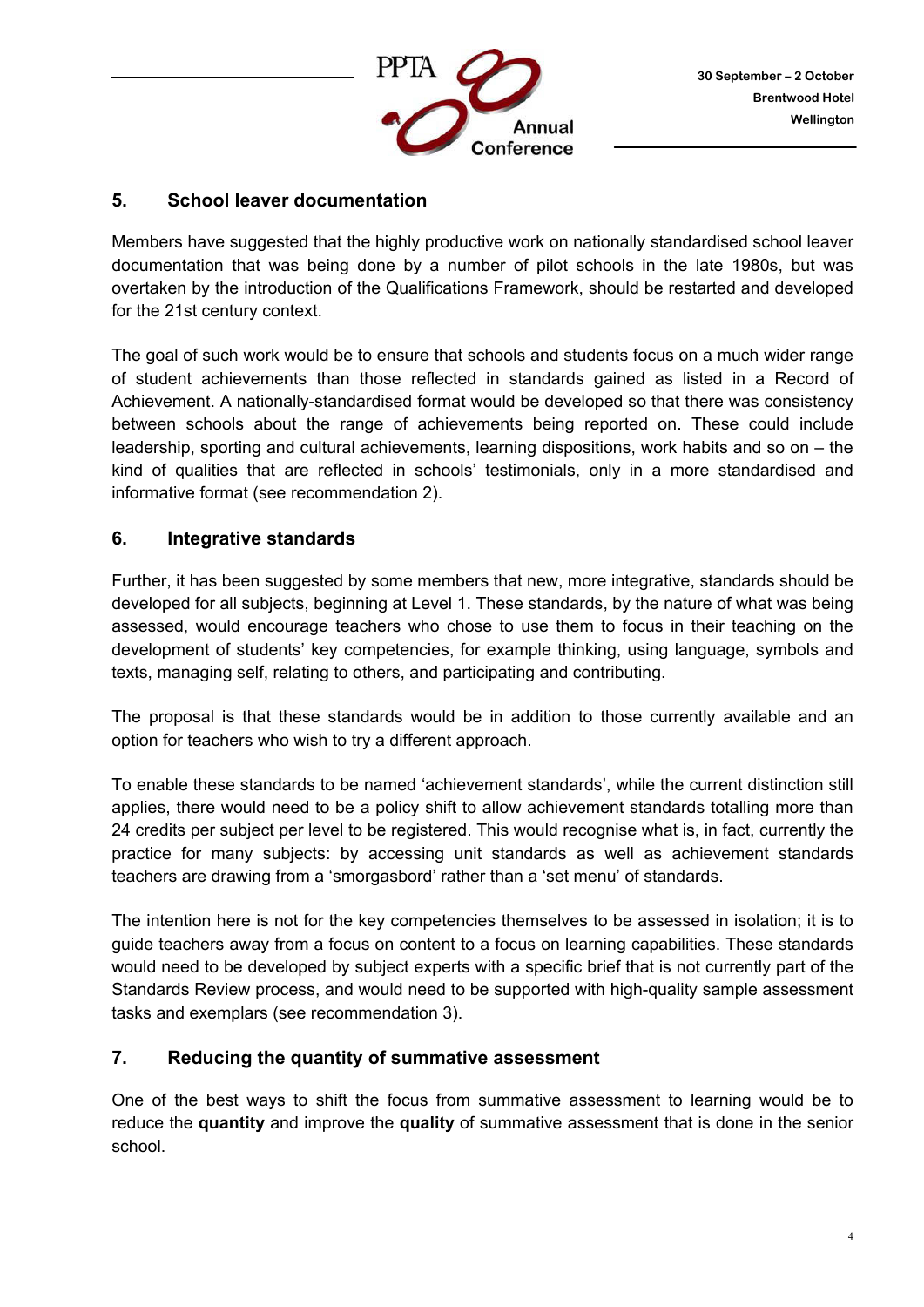

# *7.1. The 24 credit formula*

Many seminar participants were surprised to learn that the formula used across the whole Qualifications Framework for assigning credit values to standards is that, for an average learner, one credit should reflect 10 hours of learning time in a combination of structured tuition, independent learning and practice, gathering and providing evidence for assessment, and performance in actual assessment tasks, both initial and further opportunities. They compared this formula with the number of credits being offered in their courses and were often shocked at the degree of over-assessment they appeared to be doing.

In development of the NCEA, a different formula was used, one that assumed that a 'subject' would constitute standards to a total of 24 credits. When trying to reconcile these two different formulae, participants could see that, for a course of 24 credits, students should have available 240 hours of learning time as described above. Assuming that an average number of school hours available for teaching, given the number of interruptions, is probably at most 25 hours x 34 weeks = 850 hours, and most schools' senior timetables contain six lines, this leaves only about 141.66 hours per subject. Teachers are unlikely to expect nearly as many hours of homework as class time, and therefore a 24-credit course is almost certainly too large. Yet some courses described at the seminars offer as many as 35 credits in the year.

Seminar participants strongly supported abolishing NCEA's 24-credit per subject formula, and making widely known to teachers the 10 hours per credit formula. Abolition of the 24-credit formula would also give official recognition to the 'smorgasbord' approach to standards that is in fact how teachers now generally behave (see above).

# *7.2 Curriculum guidance*

A caution must be expressed about this 'smorgasbord' approach, however. Teachers should not be left to make decisions 'blind' about which standards to offer their students, as is currently the case. The absence, since the inception of the NCEA, of clear guidance about which standards are critical for students aiming towards particular career or tertiary destinations has been one of the major causes of excessive summative assessment, because teachers feel insecure about leaving out of their courses some of the standards offered in the original 24-credit 'set menus' offered for each subject at each level.

Comprehensive and regularly updated guidance needs to be made available to teachers as they personalise their courses for the students in front of them. This is very much a 21st century approach to curriculum at the senior level; while particular aspects of a subject are not mandated, teachers would make decisions in full possession of high-quality information about the consequences of their choices. Students, also, would be able to view the information, and this should help to ensure that in managing their own assessment loads they do not make wrong choices about what to give their attention to.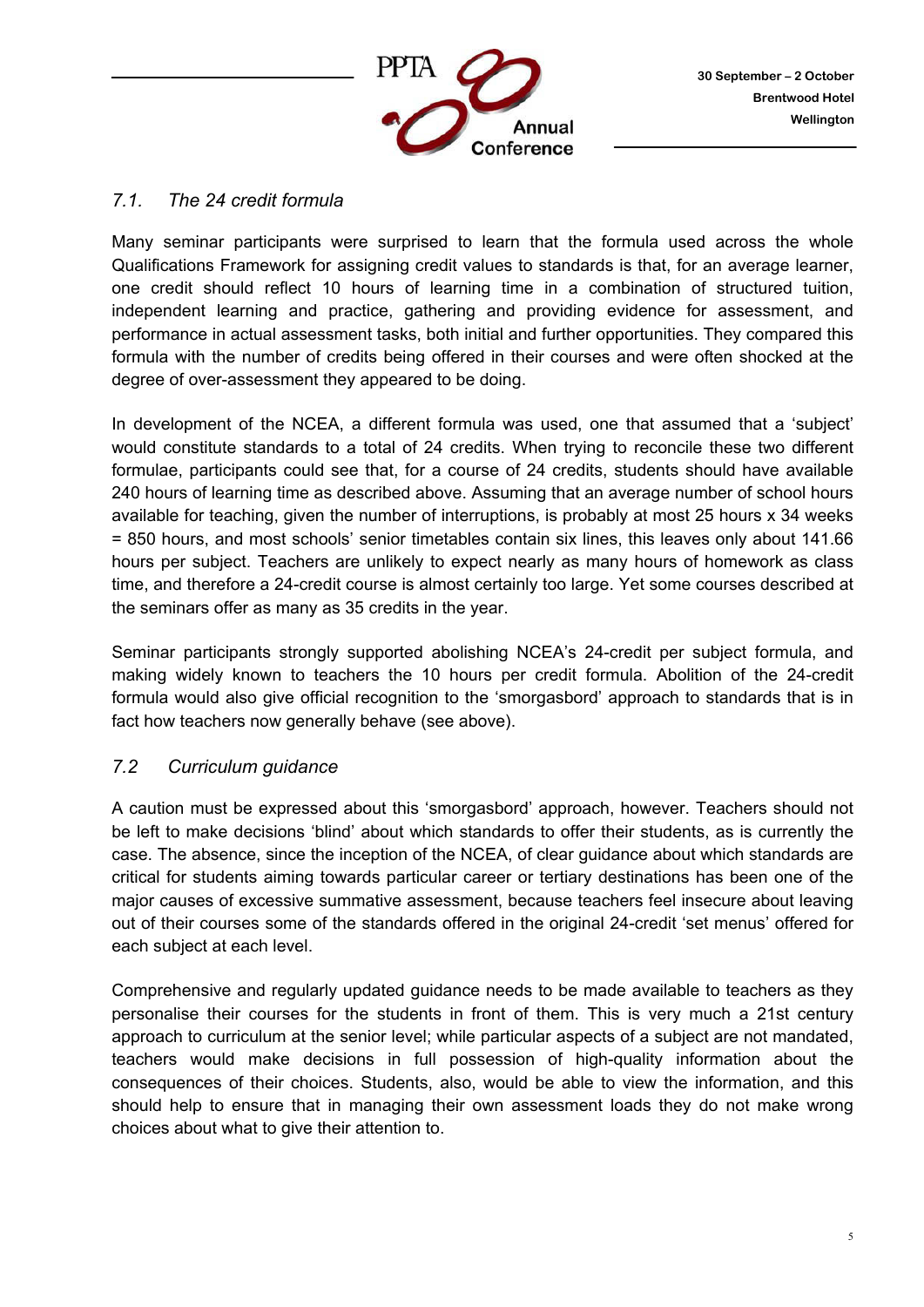

PPTA is happy to hear that the Ministry of Education is making good progress on senior subjectspecific resources to support the implementation of the new curriculum. We are not at all happy to learn that it is intended to produce these only for subjects not strongly reflected in the curriculum document, such as Media Studies, Accounting, History and Geography. PPTA will continue to demand that these resources be produced for all senior subjects.

# *7.3 The achievement/unit standard distinction*

On learning that the guidelines for the Standards Review open up all standards on the Framework to the possibility of having merit and excellence grade levels, so long as qualitatively different levels of achievement within the Framework level of the standard can be identified, many members are wondering why there would then continue to be a distinction made between achievement and unit standards.

Recommendation 4 proposes that this distinction be abandoned, and that all Framework standards be called 'assessment standards'. This could reduce the status differential that appears to privilege achievement standards, even though unit standards in curriculum-related subjects can in fact be more difficult to achieve because of the need to be successful against every element and performance criterion.

Members would be keen to see ITOs giving consideration to the introduction of merit and excellence into their standards as they come up for review. They are also interested in the potential for curriculum-related unit standards to be given merit and excellence grades where appropriate, and perhaps to be reshaped into the more holistic format of achievement standards.

#### *7.4 Reducing assessment at Level 1*

The regional seminars also focused on ways that the NCEA certificate requirements could be altered, both to reduce the quantity of summative assessment and to improve the credibility of the qualification, especially at Level 1.

In terms of the quantity of assessment, New Zealand is unusual internationally in having qualifications assessment at each of the three final years of schooling. In the United States and Canada, for example, qualifications assessment is done only in the final year, the graduating year.

In considering whether there is a level at which less qualifications assessment could be done, far more seminar participants focused on Level 1 than on any other level. While few supported the idea of abolishing the Level 1 achievement standards and certificate altogether, many were keen to see fewer credits required at Level 1.

The current requirement for students to achieve 80 credits for the Level 1 certificate, but in effect only 60 credits for the higher certificates because they are able to carry over 20 credits from the previous year, does not make a lot of sense to teachers, students or the public anyway.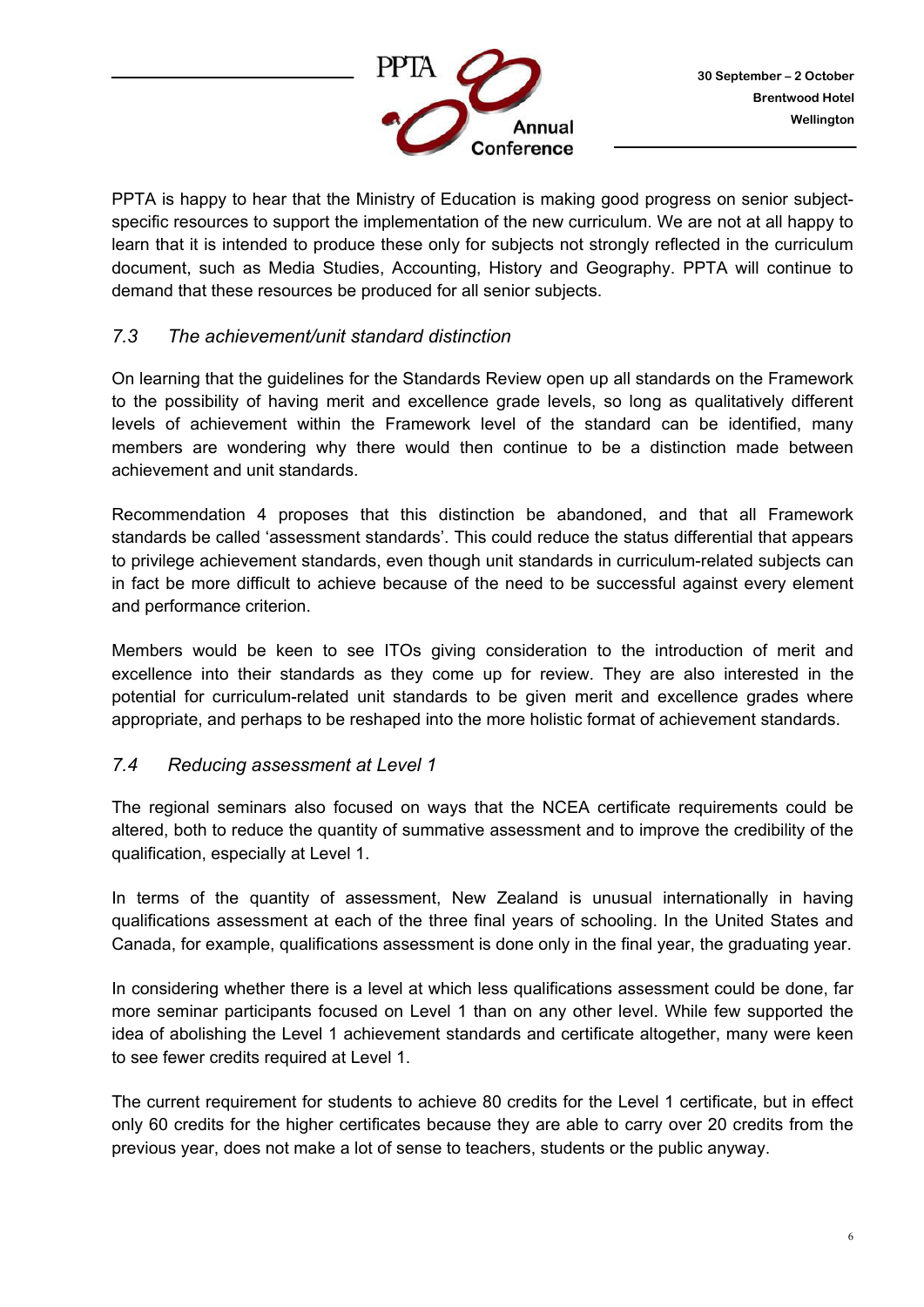

Recommendation  $5(a)$  aims to rationalise this by making all certificates the same – 60 credits – and making only credits earned at the level of the certificate, or a higher level, eligible for the certificate. This would serve both an assessment reduction purpose at Level 1 and a credibility purpose at Levels 2 and 3.

# **8. Improving the credibility of the NCEA**

While the topic for discussion at the seminars and branch meetings was improving the credibility of only internal assessment, a number of ideas that emerged about certification would contribute to improving the credibility of the NCEA certificates overall.

# *8.1 Ensuring breadth of learning*

One credibility issue at the certification level is that it is possible for a student to amass so many credits in some subjects, through ITO-owned unit standards, that they can gain a Level 2 certificate with standards from only one or two domains. The NCEA is a Certificate of **Educational** Achievement, which implies that it reflects learning across curriculum areas rather than being a specialist certificate reflecting learning in very limited areas.

Members would like to see this anomaly addressed, and the simplest approach appears to be to set a **maximum** number of credits per domain that can contribute to the certificate, so that a student would not be able to gain a certificate through only one or two subjects. Recommendation 5(b) suggests that this maximum be 24, to be consistent with the original NCEA design where achievement standards to a total credit value of 24 were written for each subject.

It is important to note that surplus credits would still be able to be recognised on a student's Record of Achievement. Recommendation 5(d), discussed further below, which calls for the introduction of literacy and numeracy requirements at Level 2, would also ensure that students would not be able to gain a certificate in only one or two areas.

This change in certificate requirements would also help to reduce the current competition for students that sometimes exists between subjects within a school, where a subject offering a large number of credits, perhaps as many as 35, can attract students more than other subjects, particularly where the credits are perceived to be relatively easily achieved.

# *8.2 Literacy and numeracy requirements*

Recommendations 5(c) and 5(d) address literacy and numeracy requirements. Members are concerned that some of the standards that can be credited towards the numeracy requirements at Level 1 reflect a very low level of achievement, and are not likely to match the community's expectation of numeracy at Year 11. As an example, a number of the 8000 series of Mathematics standards are considered by teachers to reflect Level 4 of the curriculum, at best. In addition, the fact that some of the literacy standards require minimal reading and writing, for example the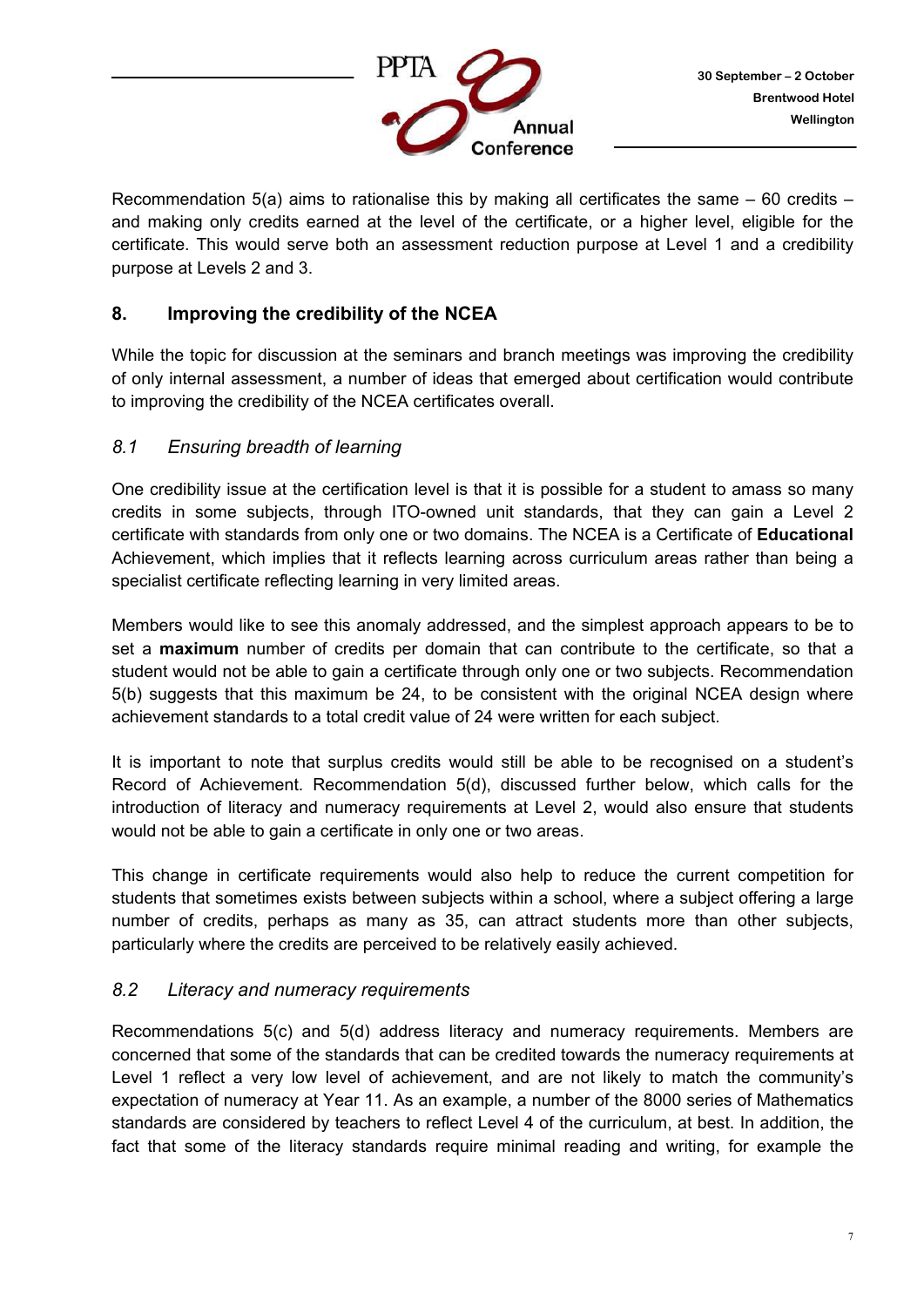

English static image and speech standards, probably does not reflect the community's expectations about what constitutes literacy.

Members are also concerned that there are currently no literacy or numeracy requirements for Level 2. This has enabled some students to gain a Level 2 certificate without having met the literacy and numeracy requirements for a Level 1 certificate.

Members would like to see a review of these requirements, with a view to developing, for Levels 1 and 2, specific literacy and numeracy standards to a total of eight credits for each area. These would be available as an alternative to English and Maths standards at these levels. They could be focused on essential life skills and work skills literacy and numeracy.

The Level 1 literacy and numeracy standards could be at Level 5 of the curriculum, and the Level 2 standards could be at Level 5 or 6 of the curriculum, enabling access to them for most students by the end of their schooling.

# **9. Other quality improvements**

#### *9.1 Phased implementation*

In its submission on the draft curriculum, PPTA argued that implementation should be phased over a significant number of years. The previous national curricula were implemented one learning area at a time, over quite long timeframes. In contrast, schools are being expected to implement the whole of the new curriculum within two years.

This is a huge workload issue for secondary schools, as it also means that the revised assessment standards are expected to all come into use in one year. This does not make sense, especially in subjects such as Maths and Science where there has been relatively significant change in the curriculum that will be reflected in the revised standards. Year 11 students in 2010 will have been taught in accordance with the previous curriculum, but under the current timeframes would have to be assessed by standards that match the new curriculum. This is clearly unfair.

Recommendation 6 calls for phased implementation of the new curriculum and the related assessment standards, with Years 7–10, the years before qualifications assessment, shifting to the new curriculum in 2010, but Year 11 making the move to the new curriculum and standards a year later, in 2011; Year 12 in 2012; and Year 13 in 2013.

A further benefit of this phased implementation would be that more time could be given to the Standards Review process for school standards. The current timelines are extremely tight, and contracting subject associations are concerned that they cannot do a good enough job under such conditions. It is better to take a little longer to do a good job, rather than do a poor job in an inadequate timeframe, and then have to revisit it soon after to remedy defects caused by the rush.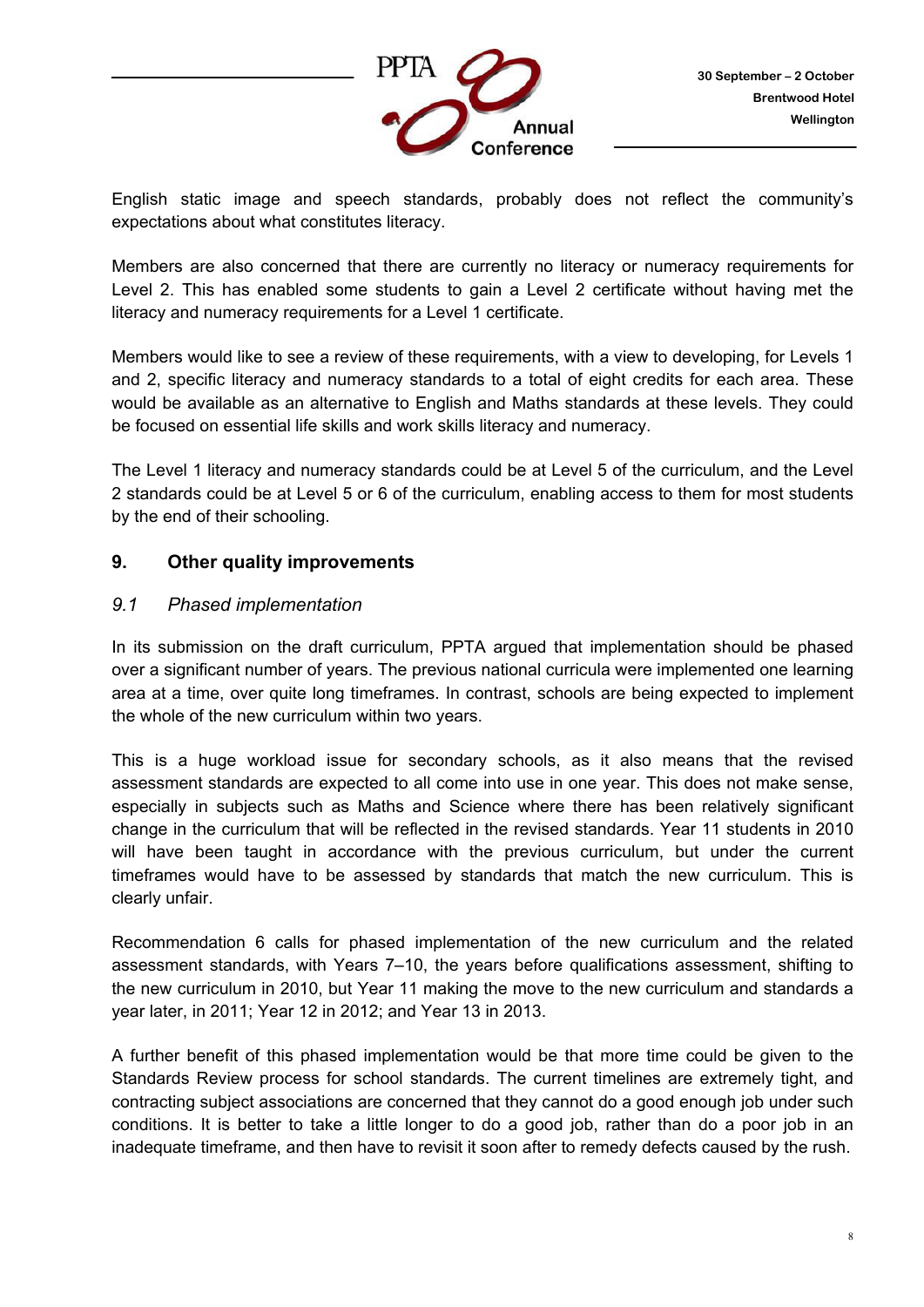

# *9.2 Inadequate support for implementation*

Not surprisingly, a huge number of current concerns about support for NCEA implementation have also emerged from seminars and branch discussions. Many of these are issues that PPTA has been highlighting for as long as the NCEA has been in place – or longer – and the database of concerns generated by the seminars and branch meetings will prove an invaluable resource for continued lobbying by the union.

The lack of adequate support for NCEA implementation has been a significant cause of excessive secondary teacher workload since at least 2002, and it has also contributed to considerable anxiety among teachers about whether they are 'doing the right thing' in a vacuum caused by lack of guidance. The concerns highlighted in recommendation 7 are those that would most significantly and immediately increase the credibility of the NCEA and the manageability of assessment.

Members are particularly concerned at the continued existence of a 'school down the road' syndrome, where teachers are largely confident about the assessment practices in their own department and school, but not confident that these are being reflected consistently on a national scale. This worries teachers immensely, and it endangers the credibility of the qualification in the public eye.

Through the Standards Review, significant progress will be made towards better consistency. Every standard will have a section entitled 'Conditions of Assessment' in which there will be guidelines regarding appropriate ways to collect evidence of achievement, the number of assessment opportunities that it would be appropriate to make available to students, and the strategies needed to ensure that the work is authentically the student's own. Furthermore, NZQA plans to publish a set of national guidelines about further opportunities for assessment across the NCEA.

Members are keen to see these improvements happen, so long as they do not overly reduce teacher flexibility or increase teachers' assessment workloads.

Recommendation 7 brings together a number of well-known implementation concerns that teachers are still waiting to see addressed. The areas they cover are no surprise: improvement in professional development; improvements in the assessment resources on TKI; introduction of a service providing advice on assessment tasks before they are used in schools; staffing improvements to give teachers time to do the assessment work they must do and still have time to develop engaging and productive learning opportunities for students; and time for Principals' Nominees to carry out their vital leadership and compliance role.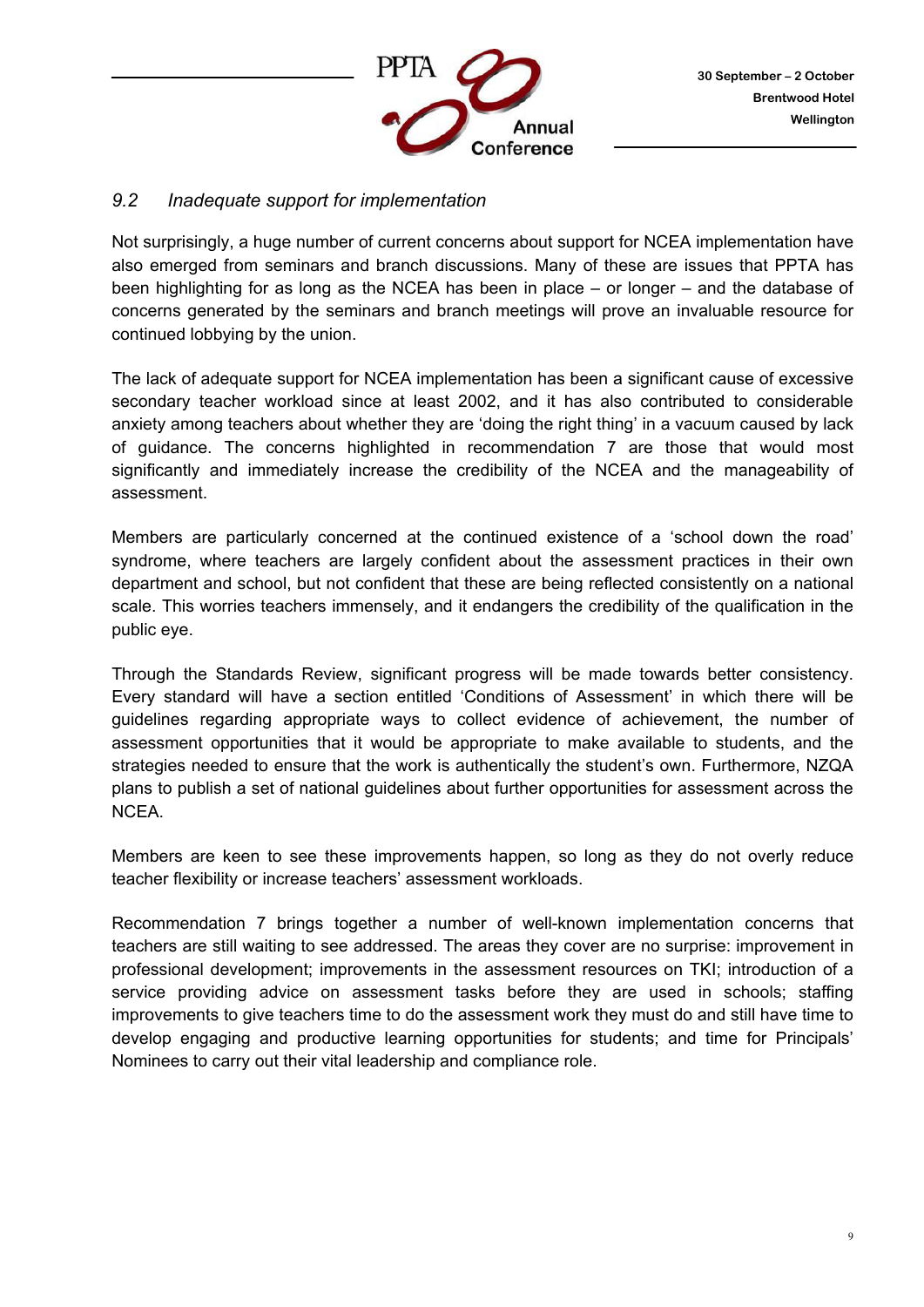

#### **10. Conclusions**

At a time when there is a real prospect of significant refinement of the NCEA, PPTA is in a very strong position because it has in-depth knowledge of what NCEA improvements its members would like to see happen, both in the short-term and in the medium-term future.

The recommendations in this paper provide a pathway forward that has the support of PPTA members. The government would be unwise to ignore the signs erected here to guide it on that pathway.

#### **Recommendations**

- 1. That the report be received.
- 2. That PPTA encourage work to be done on the development of a nationally standardised leaver profile that recognises a wider range of student achievements than those reflected in their Record of Achievement.
- 3. That new internally assessed standards be developed for each subject at Level 1 that encourage teachers to focus on the development of students' key competencies within the particular subject.
- 4. That PPTA work towards the elimination of the Framework terminologies 'unit standards' and 'achievement standards', and replacing them with the term 'assessment standards' for all Framework standards, regardless of their ownership or the number of grade levels they offer.
- 5. That PPTA's policy position on NCEA certification include the following changes:
	- a. the NCEA certificate credit requirement be 60 credits at or above the level for Levels 1–3
	- b. introduction of a maximum number of 24 credits per domain that can be credited towards an NCEA certificate at any level
	- c. development of new literacy and numeracy standards (8 credits each) that reflect a minimum of Level 5 of the curriculum, to be available as an alternative to Level 1 English and Maths standards to meet the literacy/numeracy requirements of the Level 1 certificate.
	- d. introduction of new literacy and numeracy requirements (8 credits each) for the Level 2 certificate, and that the options at this level include purpose designed literacy and numeracy standards for students unlikely to succeed in Level 2 English and Maths standards.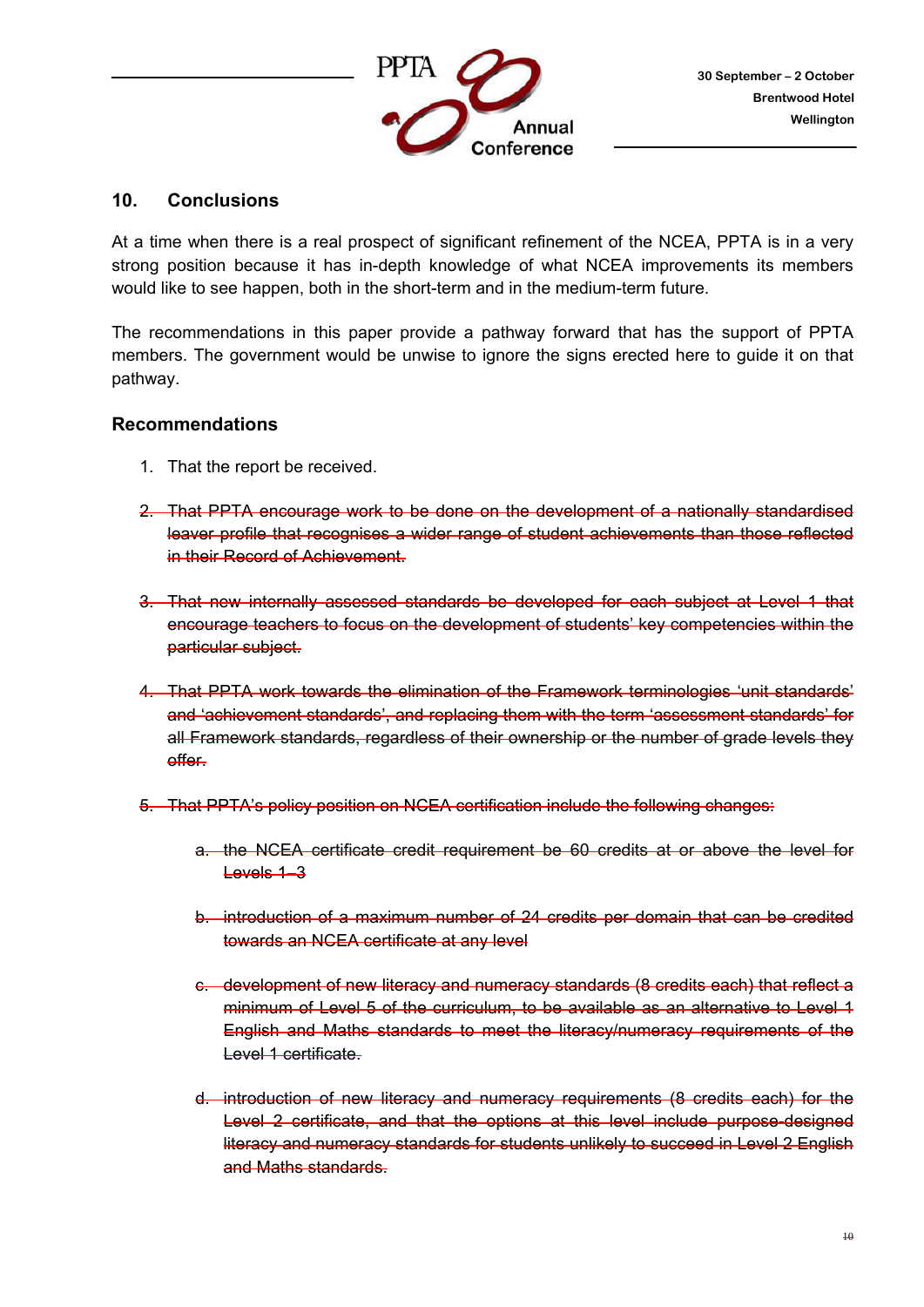

- 6. That PPTA demand that at secondary level the ministry stage the mandating of implementation of the NZ Curriculum, with Years 7–10 in 2010, Year 11 in 2011, Year 12 in 2012, and Year 13 in 2013, and that revised assessment standards be registered for use in accordance with that timeline.
- 7. That PPTA reiterates its demand for adequate support for the NCEA in terms of:
	- a. reintroduction of the senior subject advisory service, with advisors available for all curriculum-related senior subjects
	- b. significant improvements in the quality, quantity, range and accessibility of professional development to support the NCEA, including for specific target groups such as new, returning and overseas teachers, HODs and teachers in isolated situations
	- c. use of full-time moderators and subject specialists to radically improve the quantity and quality of sample assessment resources and exemplars of student work available on TKI
	- d. investigation of options for providing a secure website for assessment resources and exemplars
	- e. investigation of options for offering pre-moderation or subject expert guidance for teacher-developed assessment tasks
	- f. staffing improvements to provide time for teachers to develop assessment tasks and carry out internal moderation processes
	- g. targeted staffing improvements to provide time for Principal's Nominees to carry out their responsibilities.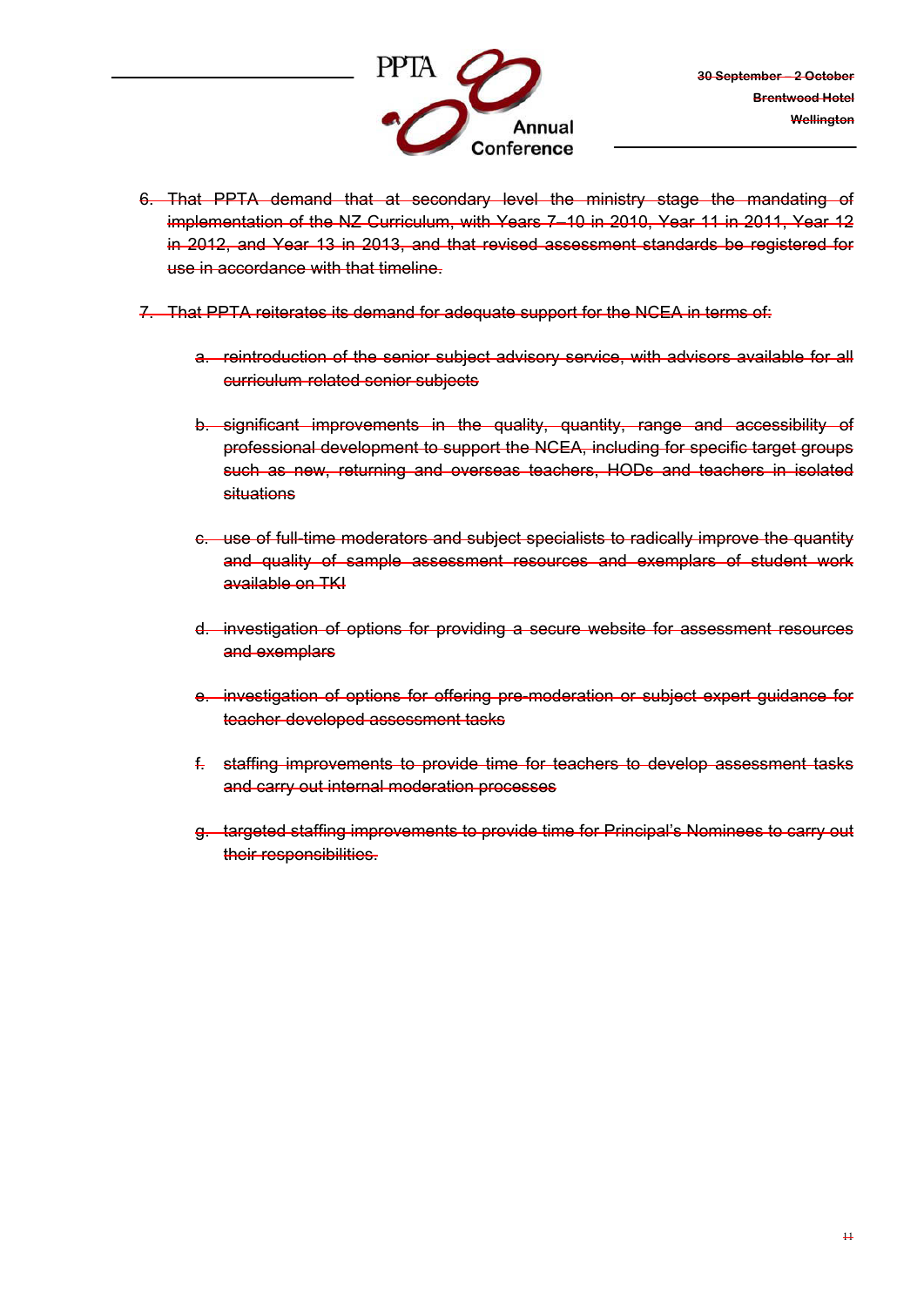# 2008 Annual Conference Minutes

**Minutes of the Annual Conference of the New Zealand Post Primary Teachers' Association (Inc) held at the Brentwood Hotel, Kilbirnie, Wellington, commencing at 9.45 a.m. on Tuesday 30 September 2008, continuing at 8.45 a.m. on Wednesday 1 October and 9.00 a.m. on Thursday 2 October 2008.**

# NCEA: A Pathway to the Future

#### **C08/77/35**

THAT PPTA encourage work to be done on the development of a nationally standardised format of the leaver profile that recognises a wider range of student achievements than those reflected in their Record of Achievement.

#### **Carried**

#### **C08/77/36**

THAT PPTA work towards the elimination of the Framework terminologies 'unit standards' and 'achievement standards', and replacing them with the term 'assessment standards' for all Framework standards, regardless of their ownership or the number of grade levels they offer.

#### **Carried**

#### **C08/77/37**

THAT PPTA's policy position on NCEA certification be that in order to achieve any NCEA certificate at Levels 1, 2 or 3, students must meet Level 1 literacy and numeracy requirements.

#### **Carried**

#### **C08/77/38**

THAT PPTA demand that at secondary level the ministry stage the mandating of implementation of the NZ Curriculum, with Years 7–10 in 2010, Year 11 in 2011, Year 12 in 2012, and Year 13 in 2013, and that revised assessment standards be registered for use in accordance with that timeline.

#### **Carried**